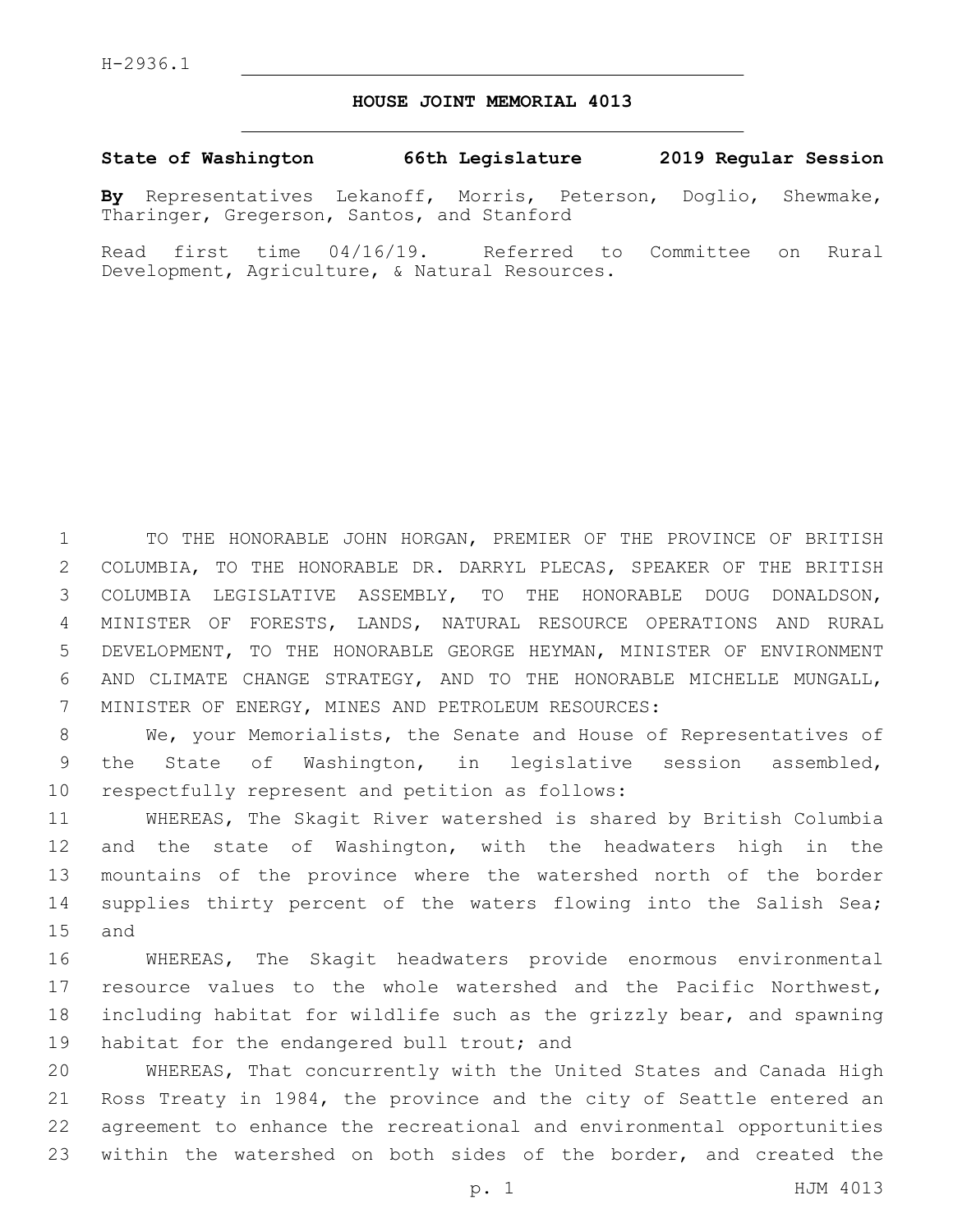Skagit Environmental Endowment Commission to work toward these 2 objectives; and

 WHEREAS, The Skagit Environmental Endowment Commission is led by four commissioners appointed by the province and four commissioners 5 appointed by the city of Seattle; and

 WHEREAS, Among the purposes of the Skagit Environmental Endowment Commission is to seek the acquisition of mineral or timber rights consistent with conservation and recreational purposes, including the area of the "donut hole," lying between two parks created by the province to protect the upper watershed's conservation and 11 recreational resources; and

 WHEREAS, The Skagit Environmental Endowment Commission had been progressing toward achieving these purposes when it learned that the province had approved logging operations in the Silverdaisy areas of 15 the donut hole; and

 WHEREAS, Logging operations have now begun, and several more logging operations in this area are being planned; and

 WHEREAS, The logging roads constructed into this area will also facilitate mining exploration on the mineral claims within this area, and in fact in recent weeks the company holding the claims has filed 21 applications to begin exploratory operations; and

 WHEREAS, The sediment loading to the river and its tributaries from logging operations will severely harm water quality and threaten 24 the recovery of steelhead, chinook, and bull trout; and

 WHEREAS, The potential of copper mining waste runoff poses severe danger to fish populations throughout the Skagit River, which supports the largest populations of threatened steelhead and Chinook salmon in the United States portion of the Salish Sea; and

 WHEREAS, The company holding the mineral claims has a record of noncompliance with mine discharge standards, including responsibility for the Mount Polley mine waste spill near Williams Lake in 2014; and

 WHEREAS, The Skagit Environmental Endowment Commission seeks to halt logging operations and to acquire the mineral claims in order to ensure the permanent conservation of the upper Skagit watershed; and

 WHEREAS, Numerous First Nations, tribes in the United States, the city of Seattle, and numerous conservation organizations have opposed the threat to the upper watershed's conservation and recreational values posed by logging and mining in the donut hole;

 NOW, THEREFORE, Your Memorialists respectfully pray that the province work with the city of Seattle and the Skagit Environmental

p. 2 HJM 4013